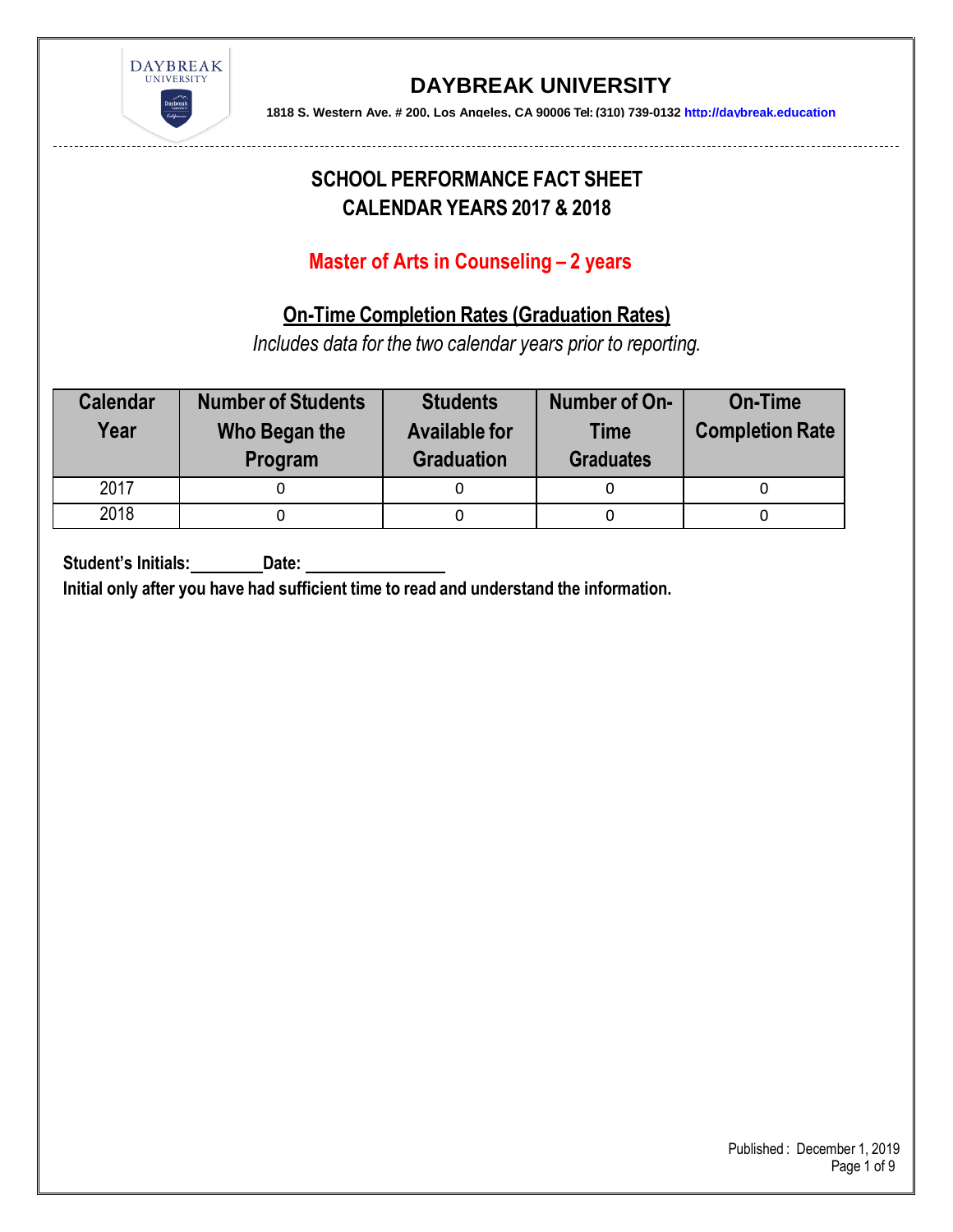

**1818 S. Western Ave. # 200, Los Angeles, CA 90006 Tel: (310) 739-0132 [http://daybreak.education](http://daybreak.education/)** 

#### **Job Placement Rates** *(includes data for the two calendar years prior to reporting)*

| <b>Calendar</b> | Number of                                                | Number of        | <b>Graduates</b>                          | <b>Graduates</b>                | <b>Placement Rate %</b>                |
|-----------------|----------------------------------------------------------|------------------|-------------------------------------------|---------------------------------|----------------------------------------|
| Year            | <b>Students</b><br><b>Who</b><br><b>Began</b><br>Program | <b>Graduates</b> | <b>Available for</b><br><b>Employment</b> | Employed in the<br><b>Field</b> | <b>Employed in the</b><br><b>Field</b> |
| 2017            | 0                                                        | 0                |                                           | 0                               |                                        |
| 2018            | 0                                                        |                  |                                           |                                 |                                        |

You may obtain from the institution a list of the employment positions determined to be in the field for which a student received education and training.

#### **Gainfully Employed Categories** *(includes data for the two calendar years prior to reporting)*

| <b>Calendar Year</b> | <b>Graduate Employed</b><br>in the Field<br>20-29 Hours Per<br><b>Week</b> | <b>Graduates Employed in the</b><br>Field at Least 30 Hours Per<br><b>Week</b> | <b>Total Graduates</b><br><b>Employed in the</b><br><b>Field</b> |
|----------------------|----------------------------------------------------------------------------|--------------------------------------------------------------------------------|------------------------------------------------------------------|
| 2017                 |                                                                            |                                                                                |                                                                  |
| 2018                 |                                                                            | 0                                                                              |                                                                  |

## **Part-Time vs. Full-Time Employment**

### **Single Position vs. Concurrent Aggregated Position**

| <b>Calendar Year</b> | <b>Graduates</b><br><b>Employed in the</b><br><b>Field in a Single</b><br><b>Position</b> | Graduates Employed in the<br><b>Field in Concurrent</b><br><b>Aggregated Positions</b> | <b>Total Graduates</b><br><b>Employed in the</b><br><b>Field</b> |
|----------------------|-------------------------------------------------------------------------------------------|----------------------------------------------------------------------------------------|------------------------------------------------------------------|
| 2017                 | 0                                                                                         |                                                                                        |                                                                  |
| 2018                 | 0                                                                                         |                                                                                        |                                                                  |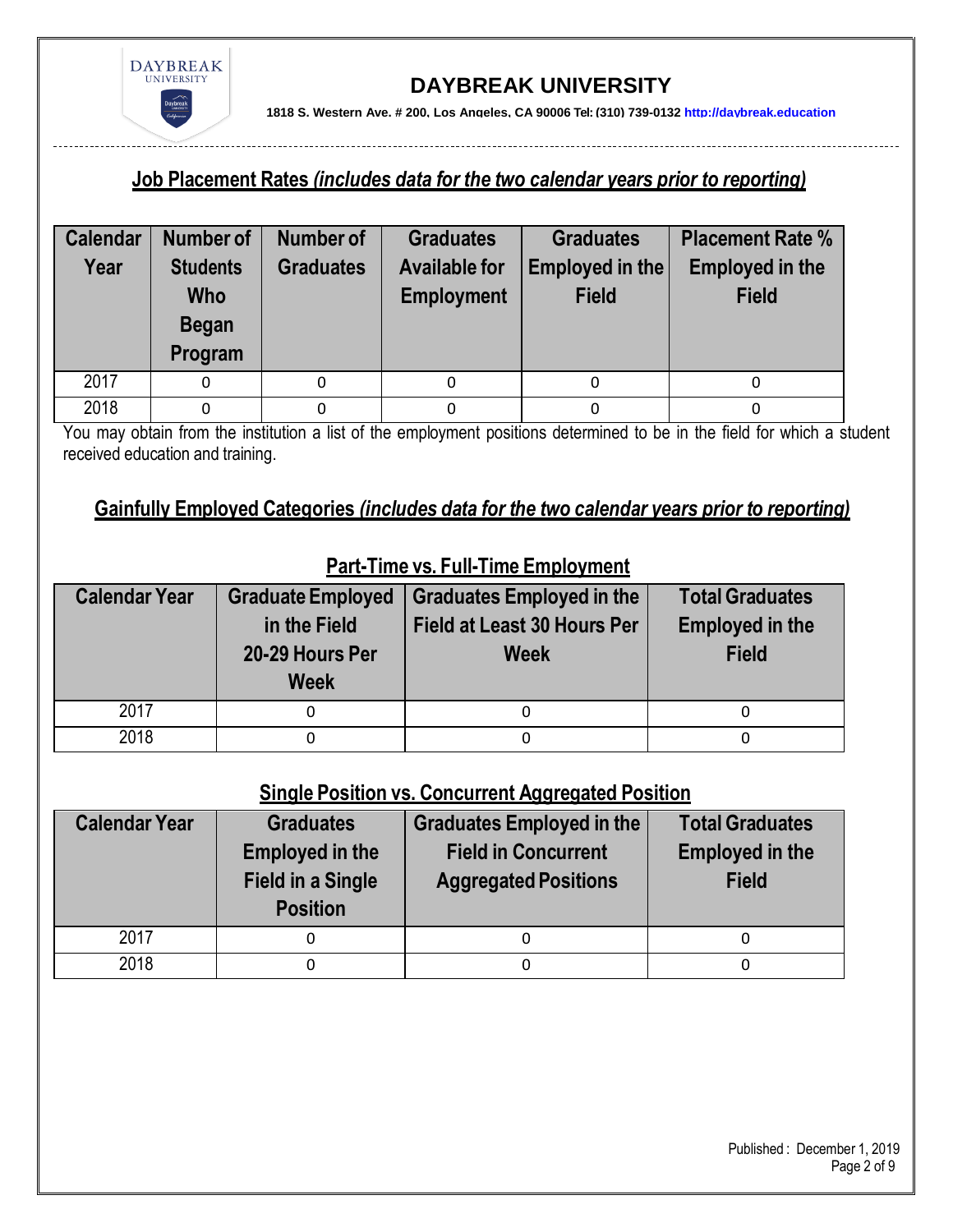

**1818 S. Western Ave. # 200, Los Angeles, CA 90006 Tel: (310) 739-0132 [http://daybreak.education](http://daybreak.education/)** 

### **Self-Employed / Freelance Positions**

| <b>Calendar Year</b> | <b>Graduates Employed who are Self-</b><br><b>Employed or Working Freelance</b> | <b>Total Graduates</b><br><b>Employed in the Field</b> |  |
|----------------------|---------------------------------------------------------------------------------|--------------------------------------------------------|--|
| 2017                 |                                                                                 |                                                        |  |
| 2018                 |                                                                                 |                                                        |  |

### **Institutional Employment**

| <b>Calendar Year</b> | <b>Graduates Employed in the Field who are</b><br><b>Employed by the Institution, an Employer</b><br>Owned by the Institution, or an Employer<br>who Shares Ownership with the<br>Institution. | <b>Total Graduates</b><br><b>Employed in the Field</b> |
|----------------------|------------------------------------------------------------------------------------------------------------------------------------------------------------------------------------------------|--------------------------------------------------------|
| 2017                 | 0                                                                                                                                                                                              | 0                                                      |
| 2018                 | 0                                                                                                                                                                                              | 0                                                      |

**Student's Initials: Date:**

**Initial only after you have had sufficient time to read and understand the information.**

#### **IF the majority of graduates from this program obtain jobs in self-employment or freelance work add:**

This program may result in freelance or self-employment.

- The work available to graduates of this program is usually for freelance or self-employment.
- This type of work may not be consistent.
- The period of employment can range from one day to weeks to several months.
- Hours worked in a day or week may be more or less than the traditional 8 hour work day or 40 hour work week.
- You can expect to spend unpaid time expanding your networks, advertising, promoting your services, or honing your skills.
- Once graduates begin to work freelance or are self-employed, they will be asked to provide documentation that they are employed as such so that they may be counted as placed for our job placement records.
- Students initialing this disclosure understand that either a majority or all of this school's graduates are employed in this manner and understand what comprises this work style.

**Student's Initials: Date: Only initial after you have had sufficient time to read and understand the information.**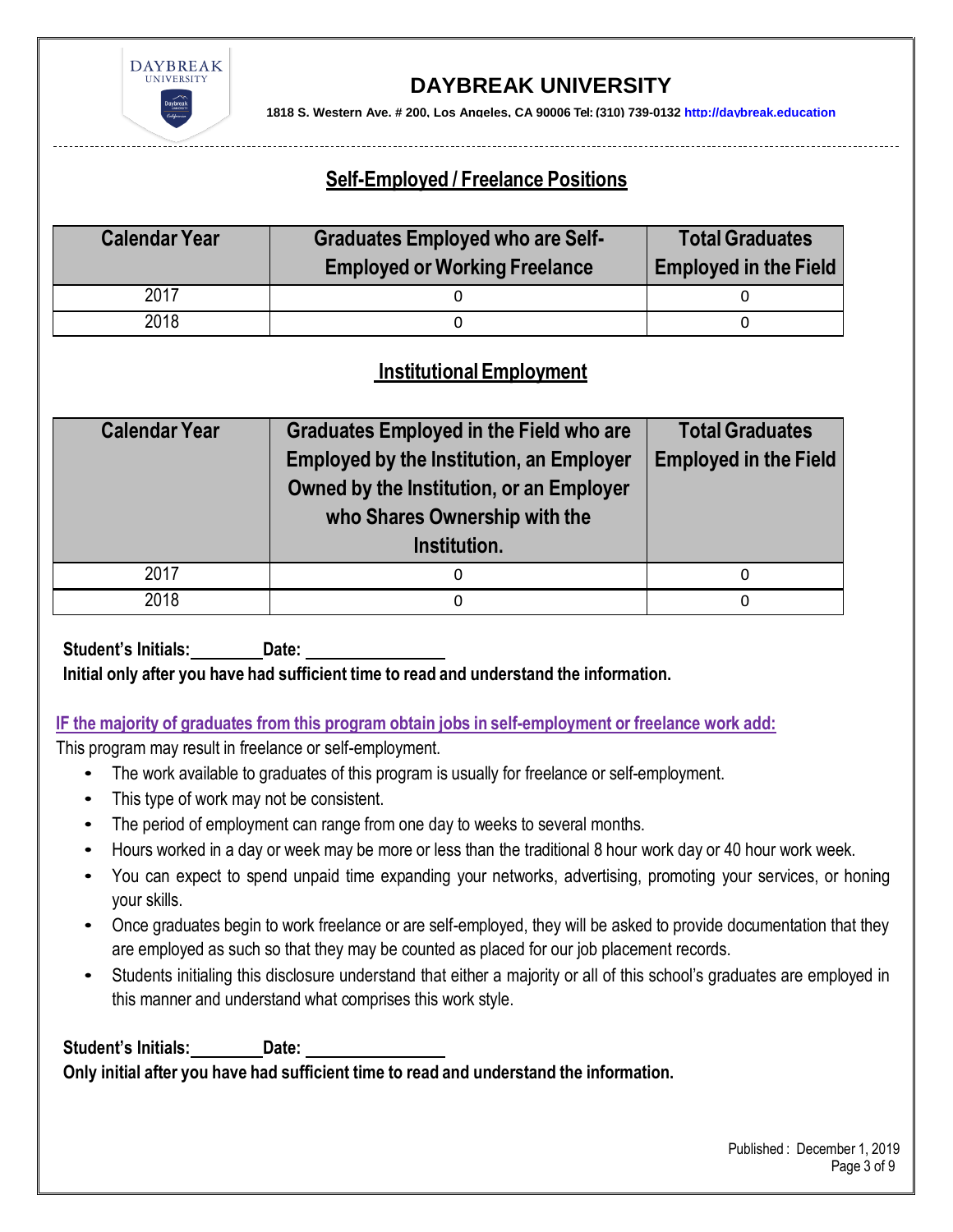

**1818 S. Western Ave. # 200, Los Angeles, CA 90006 Tel: (310) 739-0132 [http://daybreak.education](http://daybreak.education/)** 

#### **License Examination Passage Rates** *(includes data for the two calendar years prior to reporting)*

| <b>Calendar</b><br>Year | Number of<br><b>Graduates in</b><br><b>Calendar Year</b> | <b>Number of</b><br><b>Graduates</b><br><b>Taking Exam</b> | <b>Number Who</b><br><b>Passed First</b><br><b>Available Exam</b><br>Exam | <b>Number Who</b><br><b>Failed First</b><br><b>Available</b><br><b>Exam</b> | <b>Passage</b><br><b>Rate</b> |
|-------------------------|----------------------------------------------------------|------------------------------------------------------------|---------------------------------------------------------------------------|-----------------------------------------------------------------------------|-------------------------------|
|                         |                                                          |                                                            |                                                                           |                                                                             |                               |
| 2017                    |                                                          |                                                            |                                                                           |                                                                             |                               |

Licensure examination passage data is not available from the state agency administering the examination. We are unable to collect data from 0 graduates.

**Student's Initials: Date: Initial only after you have had sufficient time to read and understand the information.**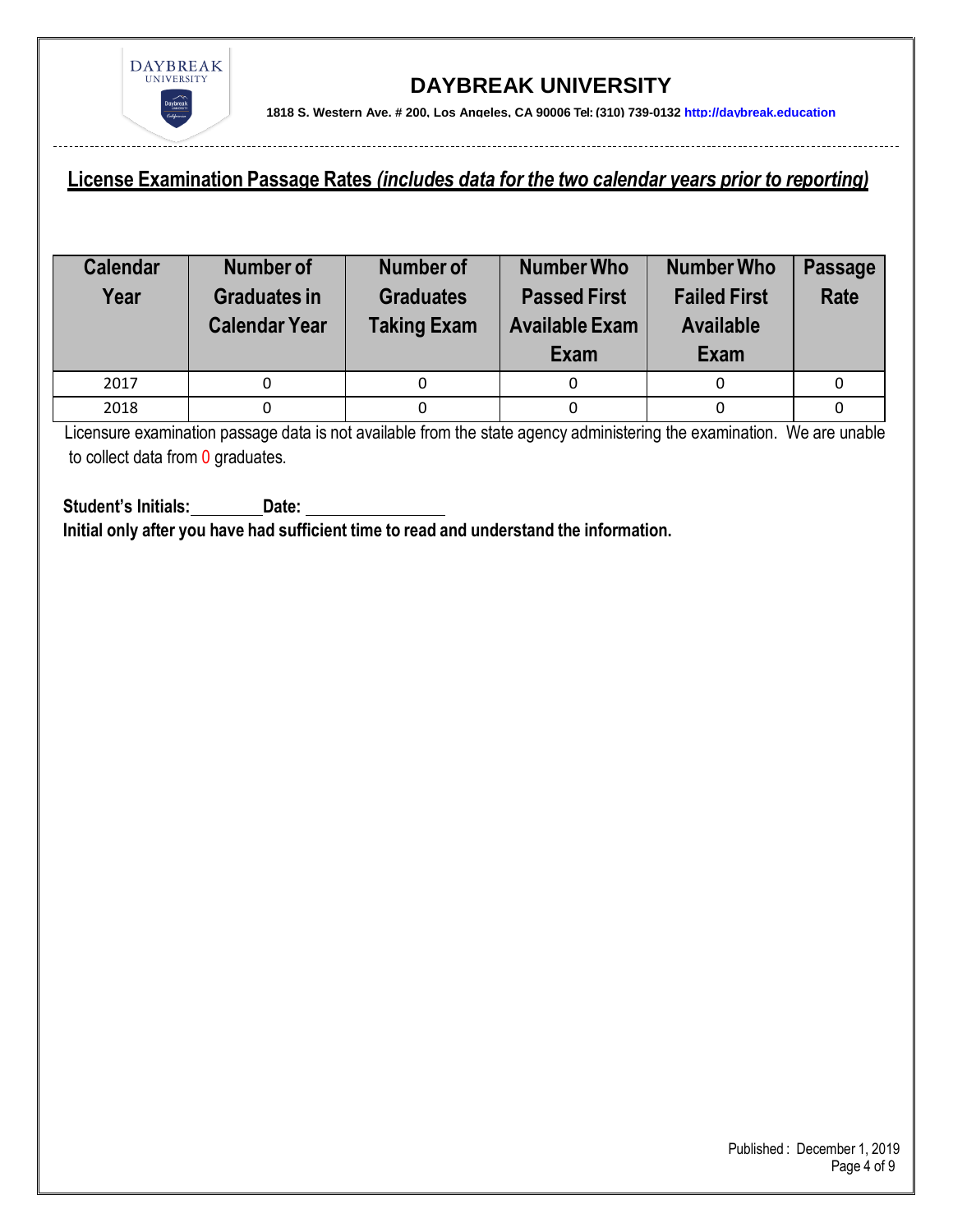

**1818 S. Western Ave. # 200, Los Angeles, CA 90006 Tel: (310) 739-0132 [http://daybreak.education](http://daybreak.education/)** 

#### **Salary and Wage Information** *(includes data for the two calendar years prior to reporting)*

#### **Annual salary and wages reported for graduates employed in the field.**

| <b>Calendar</b> | <b>Graduates</b>     | <b>Graduates</b>   |                | $ $20,001 $ \$35,001 |                       |                | \$40,001 \$45,001 No Salary |
|-----------------|----------------------|--------------------|----------------|----------------------|-----------------------|----------------|-----------------------------|
| Year            | <b>Available for</b> | <b>Employed in</b> | $\blacksquare$ | $\blacksquare$       | $\blacksquare$        | $\blacksquare$ | <b>Information</b>          |
|                 | <b>Employment</b>    | <b>Field</b>       |                | \$25,000 \$40,000    | $ $45,000$ $ $50,000$ |                | Reported                    |
| 2017            |                      |                    |                |                      |                       |                |                             |
| 2018            |                      |                    |                |                      |                       |                |                             |

A list of sources used to substantiate salary disclosures is available from the school.

**Student's Initials: Date: Initial only after you have had sufficient time to read and understand the information.**

#### **Cost of Educational Program**

Total charges for the program for students completing on time in 2017: \$30,600 Total charges may be higher for students that do not complete on time.

Total charges for the program for students completing on time in 2018: \$30,600 Total charges may be higher for students that do not complete on time.

**Student's Initials: Date:** 

**Initial only after you have had sufficient time to read and understand the information.**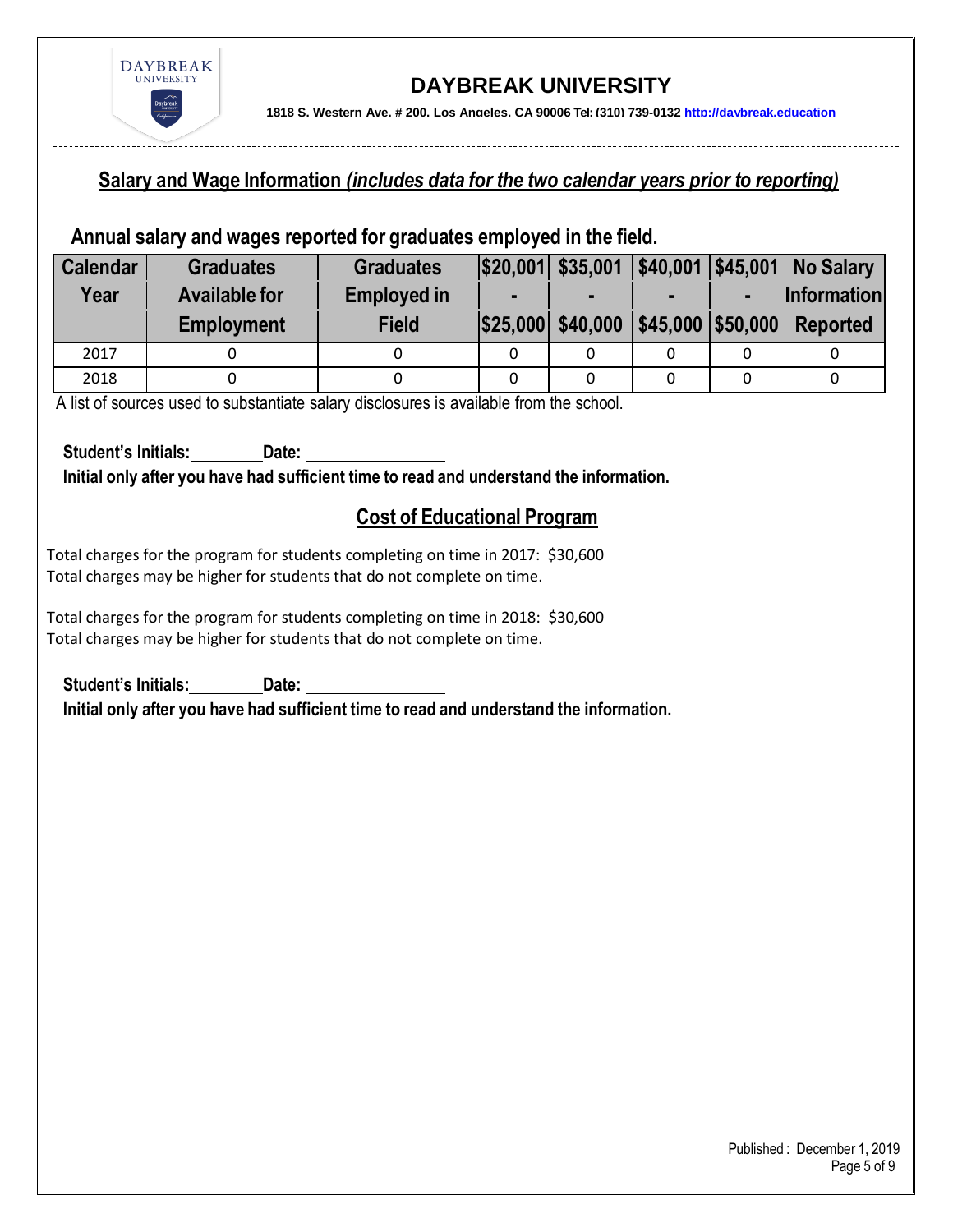

**1818 S. Western Ave. # 200, Los Angeles, CA 90006 Tel: (310) 739-0132 [http://daybreak.education](http://daybreak.education/)** 

### **Federal Student Loan Debt**

Students at DAYBREAK UNIVERSITY are not eligible for federal student loans. This institution does not meet the U.S. Department of Education criteria that would allow its students to participate in federal student aid programs.

**Student's Initials: Date: Initial only after you have had sufficient time to read and understand the information.**

This fact sheet is filed with the Bureau for Private Postsecondary Education. Regardless of any information you may have relating to completion rates, placement rates, starting salaries, or license exam passage rates, this fact sheet contains the information as calculated pursuant to state law.

Any questions a student may have regarding this fact sheet that have not been satisfactorily answered by the institution may be directed to the Bureau for Private Postsecondary Education at 2535 Capitol Oaks Drive, Suite 400, Sacramento, CA 95833, [www.bppe.ca.gov,](http://www.bppe.ca.gov/) toll-free telephone number (888) 370-7589 or by fax (916) 263-1897.

Student Name - Print

Student Signature Date Date

School Official Date Date Control of the Date Date Date Date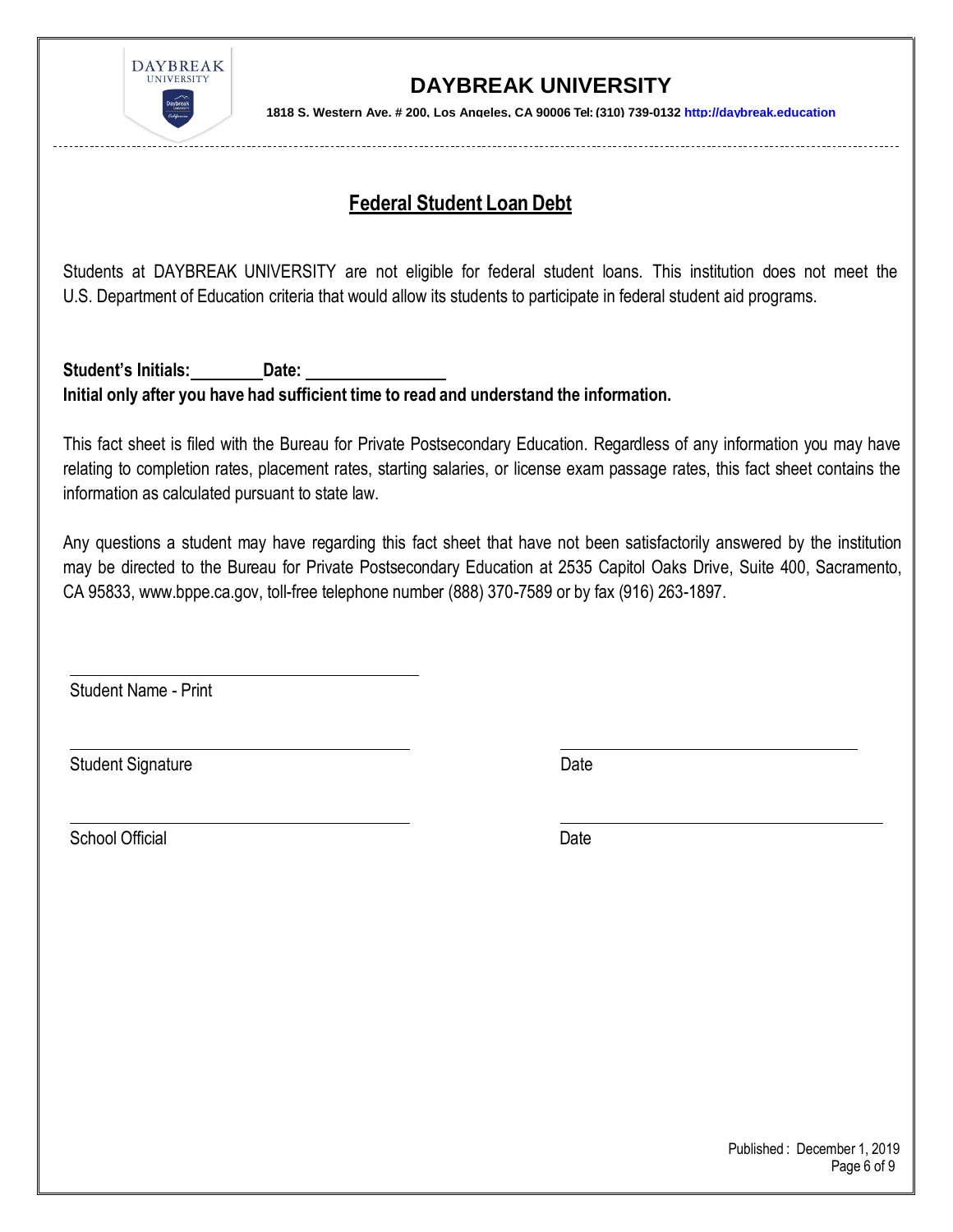

**1818 S. Western Ave. # 200, Los Angeles, CA 90006 Tel: (310) 739-0132 [http://daybreak.education](http://daybreak.education/)** 

This program is new. Therefore, the number of students who graduate, the number of students who are placed, or the starting salary you can earn after finishing the educational program are unknown at this time. Information regarding general salary and placement statistics may be available from government sources or from the institution, but is not equivalent to actual performance data. This program was approved by the Bureau on 8/16/2018. As of 8/16/2023, two full years of data for this program will be available.

### **Definitions**

- "Number of Students Who Began the Program" means the number of students who began a program who were scheduled to complete the program within 100% of the published program length within the reporting calendar year and excludes all students who cancelled during the cancellation period.
- "Students Available for Graduation" is the number of students who began the program minus the number of students who have died, been incarcerated, or been called to active military duty.
- "Number of On-time Graduates" is the number of students who completed the program within 100% of the published program length within the reporting calendar year.
- "On-time Completion Rate" is the number of on-time graduates divided by the number of students available for graduation.
- "150% Graduates" is the number of students who completed the program within 150% of the program length (includes on-time graduates).
- "150% Completion Rate" is the number of students who completed the program in the reported calendar year within 150% of the published program length, including on-time graduates, divided by the number of students available for graduation.
- "Graduates Available for Employment" means the number of graduates minus the number of graduates unavailable for employment.
- "Graduates Unavailable for Employment" means the graduates who, after graduation, die, become incarcerated, are called to active military duty, are international students that leave the United States or do not have a visa allowing employment in the United States, or are continuing their education in an accredited or bureau-approved postsecondary institution.
- "Graduates Employed in the Field" means graduates who beginning within six months after a student completes the applicable educational program are gainfully employed, whose employment has been reported, and for whom the institution has documented verification of employment. For occupations for which the state requires passing an examination, the six months period begins after the announcement of the examination results for the first examination available after a student completes an applicable educational program.
- "Placement Rate Employed in the Field" is calculated by dividing the number of graduates gainfully employed in the field by the number of graduates available for employment.
- "Number of Graduates Taking Exam" is the number of graduates who took the first available exam in the reported calendar year.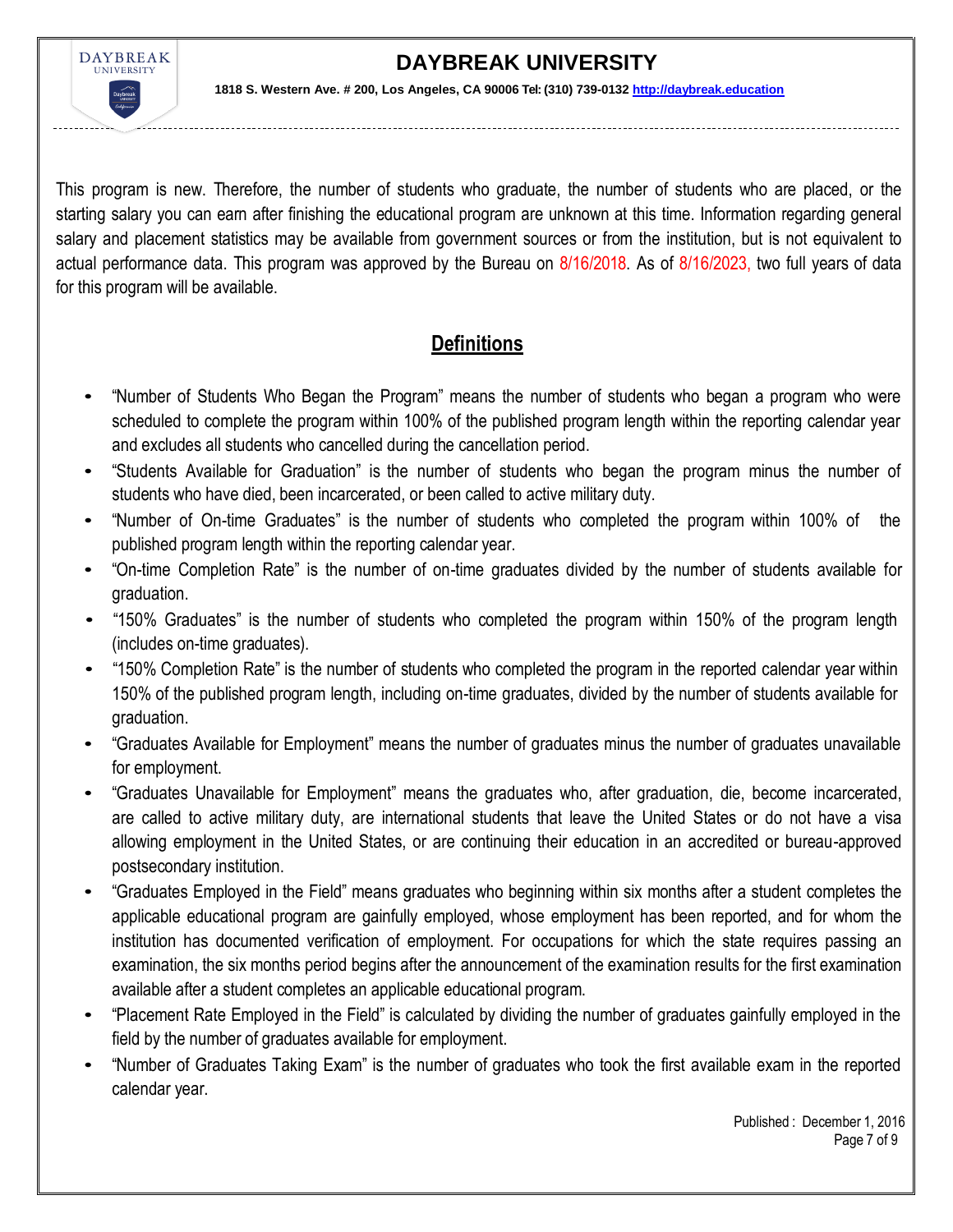

**1818 S. Western Ave. # 200, Los Angeles, CA 90006 Tel: (310) 739-0132 [http://daybreak.education](http://daybreak.education/)** 

- "First Available Exam Date" is the date for the first available exam after a student completed a program.
- "Passage Rate" is calculated by dividing the number of graduates who passed the exam by the number of graduates who took the reported licensing exam.
- "Number Who Passed First Available Exam" is the number of graduates who took and passed the first available licensing exam after completing the program.
- "Salary" is as reported by graduate or graduate's employer.
- "No Salary Information Reported" is the number of graduates for whom, after making reasonable attempts, the school was not able to obtain salary information.